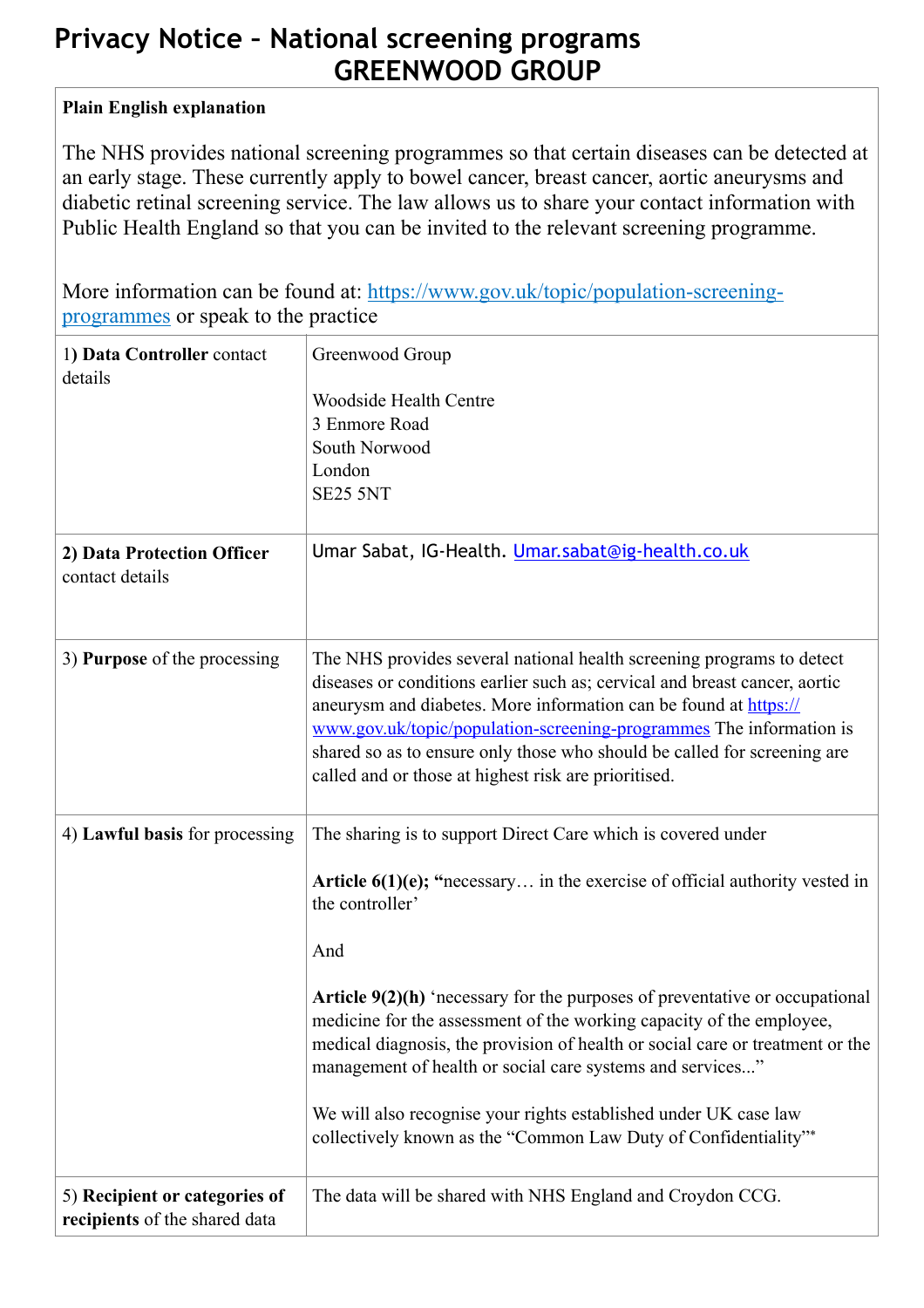## **Privacy Notice – National screening programs GREENWOOD GROUP**

| 6) Rights to object            | You have the right to object to this processing of your data and to some or<br>all of the information being shared with the recipients. Contact the Data<br>Controller or the practice. For national screening programmes: you can opt<br>so that you no longer receive an invitation to a screening programme.<br>See: https://www.gov.uk/government/publications/opting-out-of-the-nhs-<br>population-screening-programmes<br>Or speak to your practice. |
|--------------------------------|------------------------------------------------------------------------------------------------------------------------------------------------------------------------------------------------------------------------------------------------------------------------------------------------------------------------------------------------------------------------------------------------------------------------------------------------------------|
| 7) Right to access and correct | You have the right to access the data that is being shared and have any<br>inaccuracies corrected. There is no right to have accurate medical records<br>deleted except when ordered by a court of Law.                                                                                                                                                                                                                                                    |
| 8) Retention period            | GP medical records will be kept in line with the law and national<br>guidance.<br>Information on how long records can be kept can be found at: https://<br>digital.nhs.uk/article/1202/Records-Management-Code-of-Practice-for-<br>Health-and-Social-Care-2016<br>Or speak to the practice.                                                                                                                                                                |
| 9) Right to Complain.          | You have the right to complain to the Information Commissioner's Office,<br>you can use this link https://ico.org.uk/global/contact-us/<br>or calling their helpline Tel: 0303 123 1113 (local rate) or 01625 545 745<br>(national rate)<br>There are National Offices for Scotland, Northern Ireland and Wales, (see<br>ICO website)                                                                                                                      |

\* "Common Law Duty of Confidentiality", common law is not written out in one document like an Act of Parliament. It is a form of law based on previous court cases decided by judges; hence, it is also referred to as 'judge-made' or case law. The law is applied by reference to those previous cases, so common law is also said to be based on precedent.

The general position is that if information is given in circumstances where it is expected that a duty of confidence applies, that information cannot normally be disclosed without the information provider's consent.

In practice, this means that all patient information, whether held on paper, computer, visually or audio recorded, or held in the memory of the professional, must not normally be disclosed without the consent of the patient. It is irrelevant how old the patient is or what the state of their mental health is; the duty still applies.

Three circumstances making disclosure of confidential information lawful are: